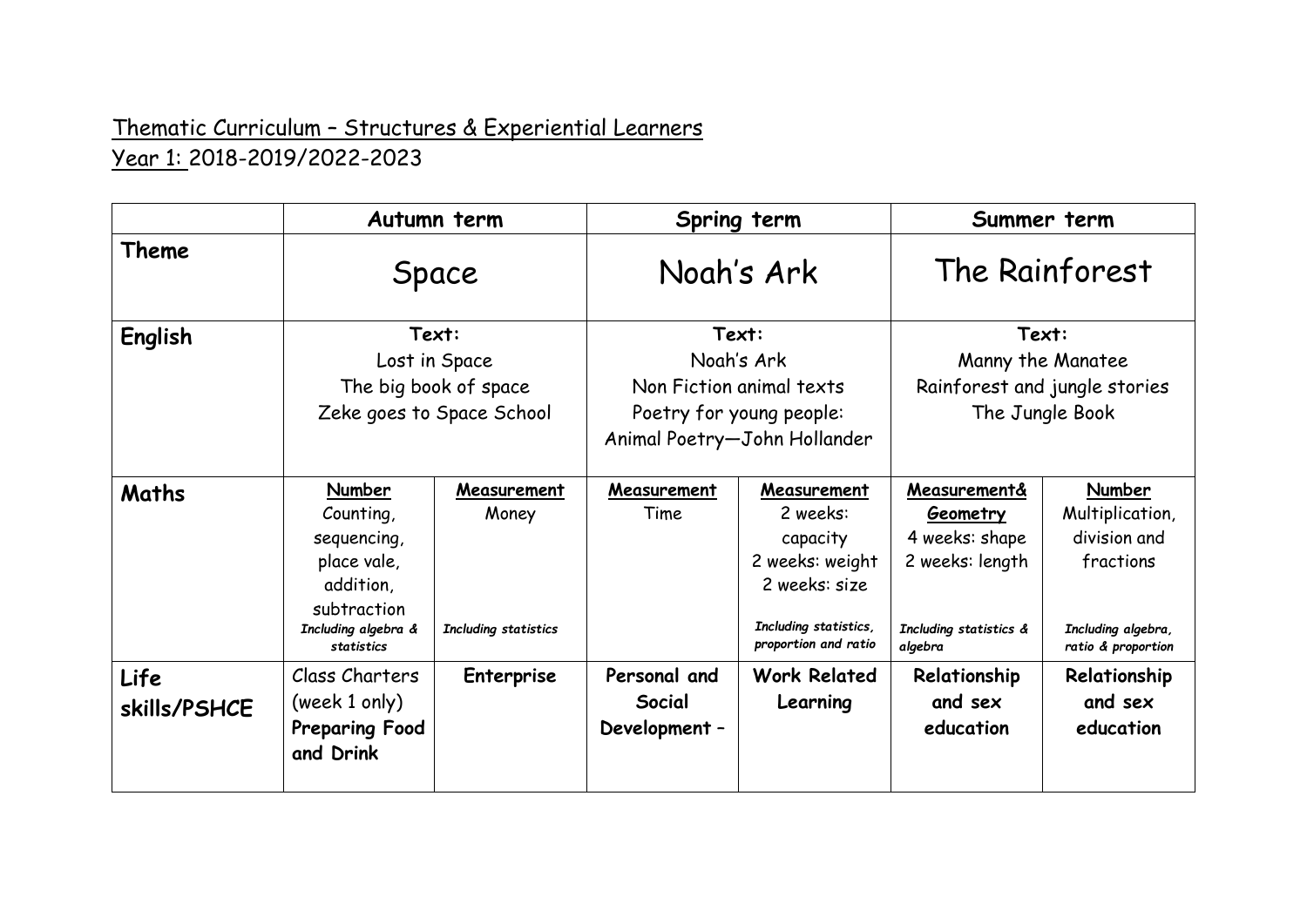| PHYSICAL LITERACY<br><b>TARGET GAMES/REBOUND</b><br>Rebound therapy<br>• Rebound therapy<br>Rebound therapy<br>Hydrotherapy<br>Hydrotherapy<br>Hydrotherapy<br>Circuit based Activities<br><b>PE</b><br>Athletics<br>Soft Play<br>$\bullet$ Yoga<br><b>Adapted Games</b><br>Target Games<br>$\bullet$ Gym<br><b>Striking &amp; Fielding Games</b><br>Table top games<br>Orienteering<br>$\bullet$ Tri Golf |  |  |  |  |  |  |  |
|------------------------------------------------------------------------------------------------------------------------------------------------------------------------------------------------------------------------------------------------------------------------------------------------------------------------------------------------------------------------------------------------------------|--|--|--|--|--|--|--|
| Lead teacher to cover at least two areas to support the main activity and promote physical literacy throughout the                                                                                                                                                                                                                                                                                         |  |  |  |  |  |  |  |
| year. Pupils will cover a main topic each term which will be supplemented by another area of the curriculum as                                                                                                                                                                                                                                                                                             |  |  |  |  |  |  |  |
| chosen by lead teacher. Use of hydro/rebound should be used throughout the year to develop an individualised                                                                                                                                                                                                                                                                                               |  |  |  |  |  |  |  |
| timetable when applicable. Other areas of school will be utilised to support pupils development and promote cross                                                                                                                                                                                                                                                                                          |  |  |  |  |  |  |  |
| curricular learning e.g. the soft play area.                                                                                                                                                                                                                                                                                                                                                               |  |  |  |  |  |  |  |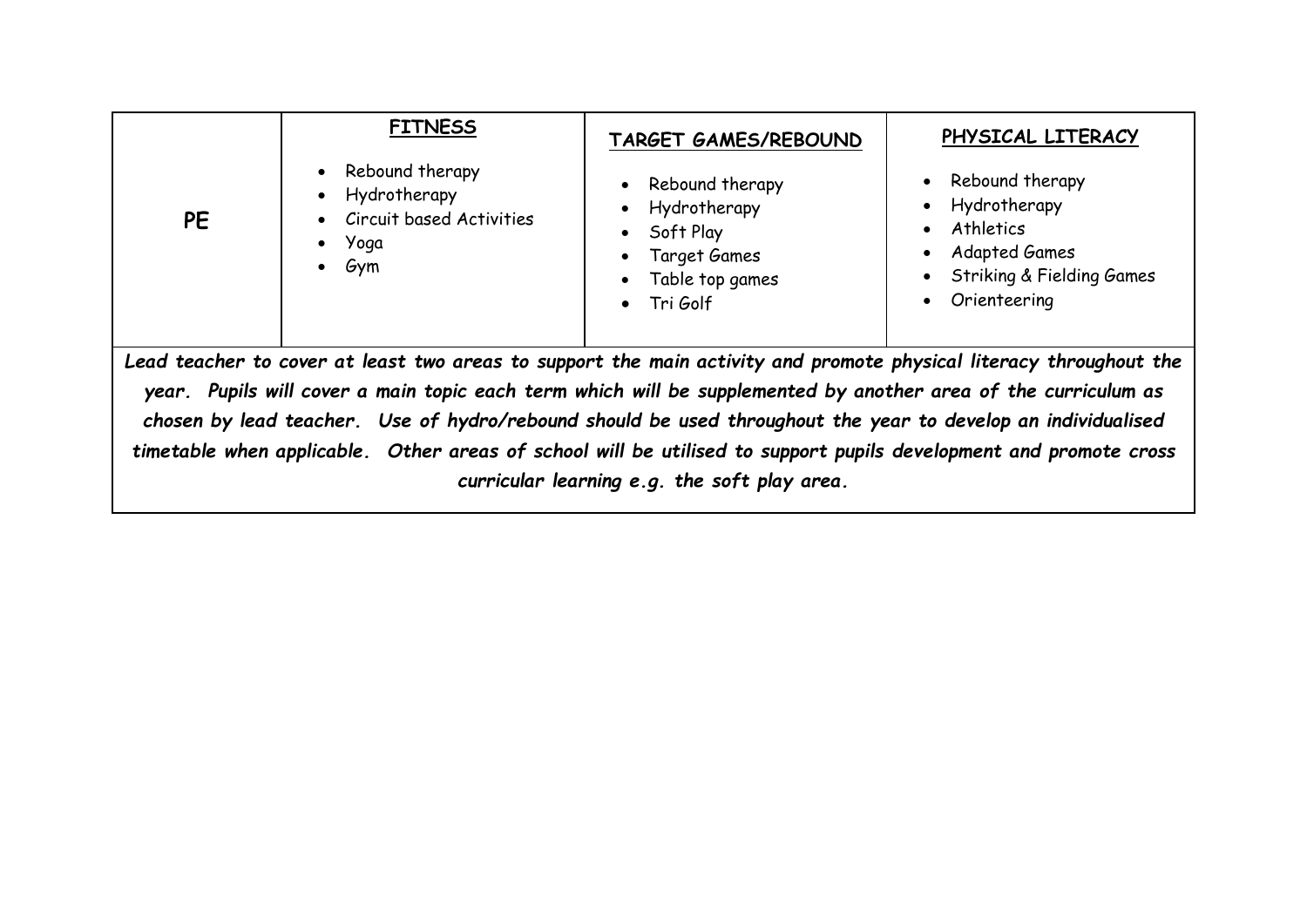## Year 2: 2019-2020/2023-2024

|                      | Autumn term                                                                                                        |                                   | Spring term                                                                                                |                                                                                                                        | Summer term                                                                                    |                                                                                                    |
|----------------------|--------------------------------------------------------------------------------------------------------------------|-----------------------------------|------------------------------------------------------------------------------------------------------------|------------------------------------------------------------------------------------------------------------------------|------------------------------------------------------------------------------------------------|----------------------------------------------------------------------------------------------------|
| Theme                | War and Peace                                                                                                      |                                   | Farm to Fork                                                                                               |                                                                                                                        | Celebrations                                                                                   |                                                                                                    |
| English              | Text:<br>The Lion, the Witch and the<br>Wardrobe<br>Goodnight Mister Tom                                           |                                   | Text:<br>Farms around the world<br><b>Healthy Foods</b><br>Harvest time                                    |                                                                                                                        | Text:<br>Charlie and the Chocolate factory<br>(ASD)<br>Wonder (ASD)<br>Birthday surprise (EXP) |                                                                                                    |
| Maths                | Number<br>Counting,<br>sequencing,<br>place vale,<br>addition,<br>subtraction<br>Including algebra<br>& statistics | Measurement<br>Time               | Measurement &<br><b>Geometry</b><br>4 weeks: shape<br>2 weeks: length<br>Including statistics &<br>algebra | Measurement<br>2 weeks: size<br>2 weeks: weight<br>2 weeks:<br>capacity<br>Including statistics,<br>proportion & ratio | Measurement<br>Money<br>Including statistics                                                   | Number<br>Multiplication,<br>division and<br>fractions<br>Including algebra,<br>ratio & proportion |
| Life<br>skills/PSHCE | Class<br>Charters<br>(week 1<br>only)                                                                              | Relationship and<br>sex education | Relationship<br>and sex<br>education                                                                       | <b>Enterprise</b>                                                                                                      | <b>Healthy</b><br>lifestyles -<br>including learning<br>about harmful<br>substances            | Global Issues -<br>The world's<br>largest lesson<br>(UNICEF)                                       |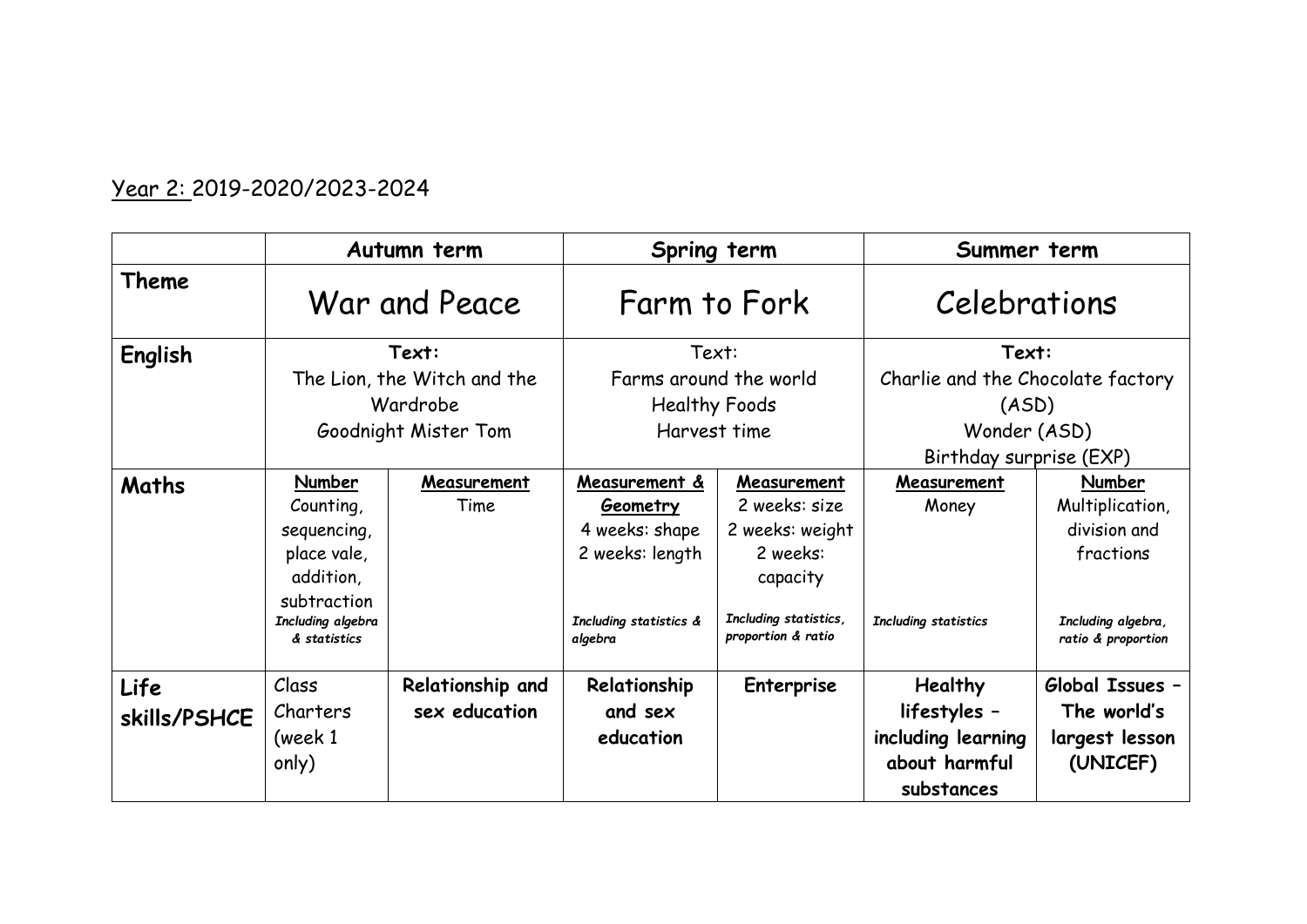|                                                                                                                                                                                                                                                                                                                                                                                                                                                                           | Community<br>and<br>citizenship.                                                                                                        |                                                                                                                                               |                                                                                                                                                                                                                           |  |  |  |  |
|---------------------------------------------------------------------------------------------------------------------------------------------------------------------------------------------------------------------------------------------------------------------------------------------------------------------------------------------------------------------------------------------------------------------------------------------------------------------------|-----------------------------------------------------------------------------------------------------------------------------------------|-----------------------------------------------------------------------------------------------------------------------------------------------|---------------------------------------------------------------------------------------------------------------------------------------------------------------------------------------------------------------------------|--|--|--|--|
| <b>PE</b>                                                                                                                                                                                                                                                                                                                                                                                                                                                                 | <b>FITNESS</b><br>Rebound therapy<br>$\bullet$<br>Hydrotherapy<br>$\bullet$<br>Gym<br>$\bullet$<br>Circuit based Activities<br>• $Yoga$ | TARGET GAMES/REBOUND<br>Rebound therapy<br>Hydrotherapy<br>Soft Play<br>$\bullet$<br>Target Games<br>Table top games<br>Tri Golf<br>$\bullet$ | PHYSICAL LITERACY<br>Rebound therapy<br>$\bullet$<br>Hydrotherapy<br>$\bullet$<br><b>Athletics</b><br>$\bullet$<br><b>Adapted Games</b><br>$\bullet$<br><b>Striking &amp; Fielding Games</b><br>Orienteering<br>$\bullet$ |  |  |  |  |
| Lead teacher to cover at least two areas to support the main activity and promote physical literacy throughout the<br>year. Pupils will cover a main topic each term which will be supplemented by another area of the curriculum as<br>chosen by lead teacher. Use of hydro/rebound should be used throughout the year to develop an individualised<br>timetable when applicable. Other areas of school will be utilised to support pupils development and promote cross |                                                                                                                                         |                                                                                                                                               |                                                                                                                                                                                                                           |  |  |  |  |

*curricular learning e.g. the soft play area.*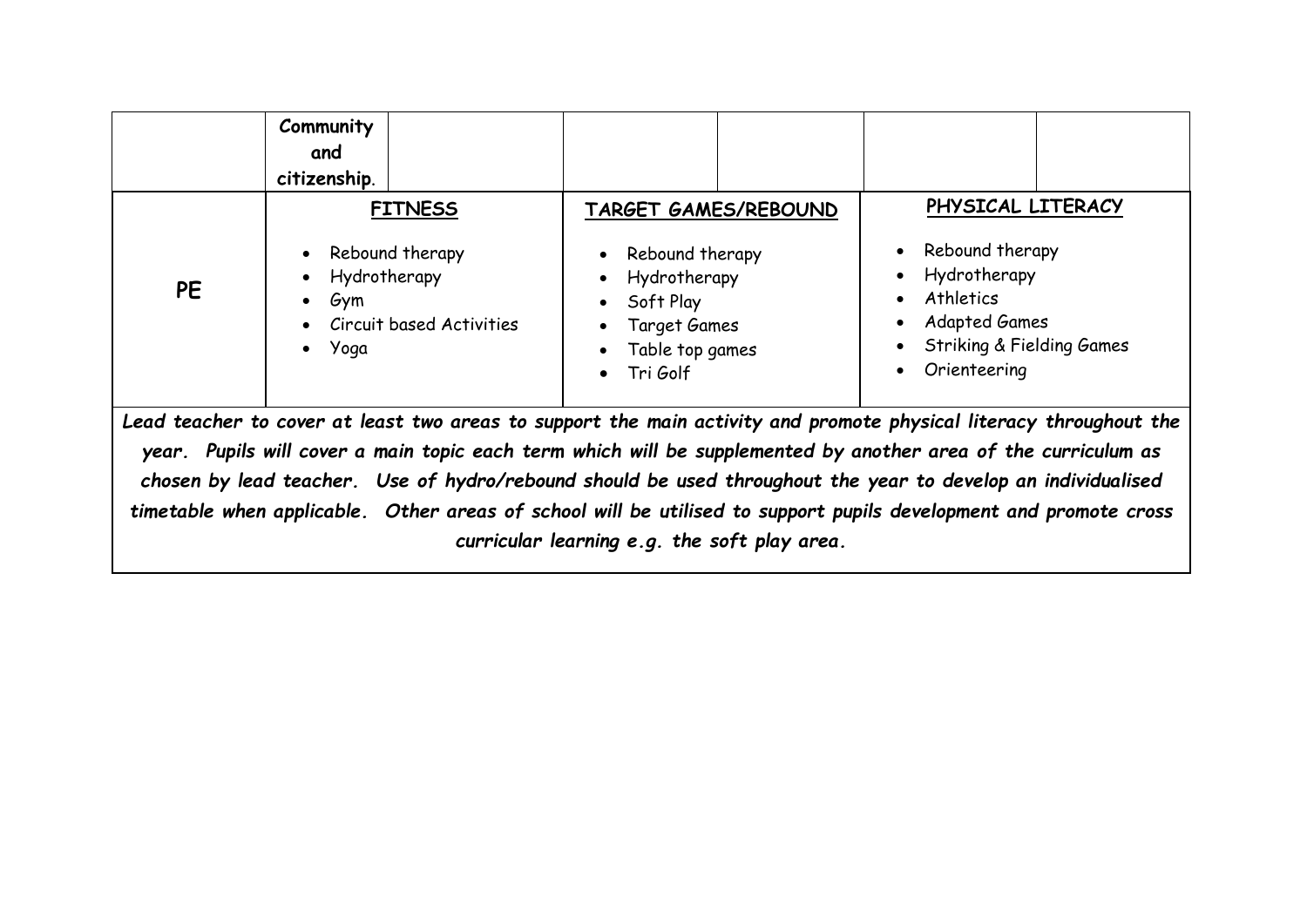## Year 3: 2020-2021/2024-2025

|                      | Autumn term                                                                                                        |                                              | Spring term                                                                               |                                                               | Summer term                                                                                                                                       |                                                                                                    |
|----------------------|--------------------------------------------------------------------------------------------------------------------|----------------------------------------------|-------------------------------------------------------------------------------------------|---------------------------------------------------------------|---------------------------------------------------------------------------------------------------------------------------------------------------|----------------------------------------------------------------------------------------------------|
| Theme                | Myths and Legends                                                                                                  |                                              | Wonderful Water                                                                           |                                                               | People who help us                                                                                                                                |                                                                                                    |
| English              | Text:<br>Robin Hood<br>Medusa and Perseus                                                                          |                                              | Text:<br>The Snail and the Whale<br>National Geographic Kids -                            |                                                               | Text:<br><b>Emergency Rescue</b><br>Non-fiction books based on                                                                                    |                                                                                                    |
|                      |                                                                                                                    |                                              | Water                                                                                     |                                                               | emergency services<br>Key workers 'Superheroes' -<br>Rhyming word                                                                                 |                                                                                                    |
| <b>Maths</b>         | Number<br>Counting,<br>sequencing,<br>place vale,<br>addition,<br>subtraction<br>Including algebra &<br>statistics | Measurement<br>Money<br>Including statistics | Measurement<br>3 weeks:<br>capacity<br>2 weeks: weight<br>Including ratio &<br>statistics | Measurement<br>Time                                           | Measurement &<br><b>Geometry</b><br>3 weeks: shape<br>2 weeks: size<br>2 weeks: length<br>Including algebra,<br>proportion &<br><b>statistics</b> | Number<br>Multiplication,<br>division and<br>fractions<br>Including algebra,<br>ratio & proportion |
| Life<br>skills/PSHCE | <b>Preparing Food</b><br>and Drink                                                                                 | <b>Enterprise</b>                            | <b>Work Related</b><br>Learning                                                           | Global Issues<br>- world's<br>largest lesson<br><b>UNICEF</b> | Relationship<br>and sex<br>education                                                                                                              | Relationship<br>and sex<br>education                                                               |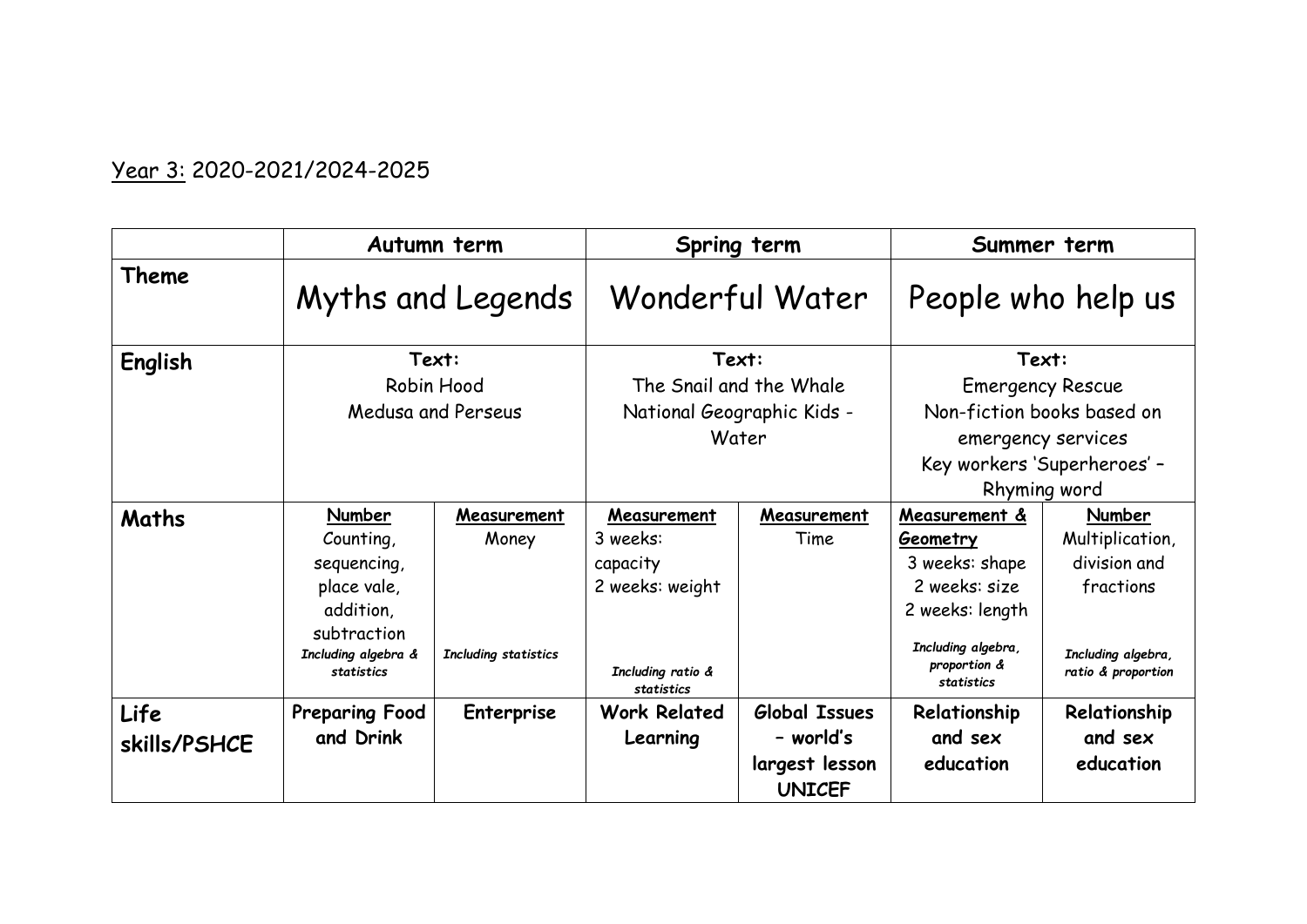|                                                                                                                                                                                                                                                                                                                                                                                                                                                                                                                           | <b>FITNESS</b><br>Rebound therapy                                                                                                                                                                   | <b>TARGET GAMES/REBOUND</b><br>• Rebound therapy | PHYSICAL LITERACY<br>• Rebound therapy                                                    |  |  |  |
|---------------------------------------------------------------------------------------------------------------------------------------------------------------------------------------------------------------------------------------------------------------------------------------------------------------------------------------------------------------------------------------------------------------------------------------------------------------------------------------------------------------------------|-----------------------------------------------------------------------------------------------------------------------------------------------------------------------------------------------------|--------------------------------------------------|-------------------------------------------------------------------------------------------|--|--|--|
| <b>PE</b>                                                                                                                                                                                                                                                                                                                                                                                                                                                                                                                 | Hydrotherapy<br>• Hydrotherapy<br>• Soft Play<br>Gym<br>$\bullet$<br><b>Circuit based Activities</b><br>Target Games<br>$\bullet$<br>• $Yoga$<br>Table top games<br>$\bullet$<br>$\bullet$ Tri Golf |                                                  | Hydrotherapy<br>Athletics<br>Adapted Games<br>• Striking & Fielding Games<br>Orienteering |  |  |  |
| Lead teacher to cover at least two areas to support the main activity and promote physical literacy throughout the<br>year. Pupils will cover a main topic each term which will be supplemented by another area of the curriculum as<br>chosen by lead teacher. Use of hydro/rebound should be used throughout the year to develop an individualised<br>timetable when applicable. Other areas of school will be utilised to support pupils development and promote cross<br>curricular learning e.g. the soft play area. |                                                                                                                                                                                                     |                                                  |                                                                                           |  |  |  |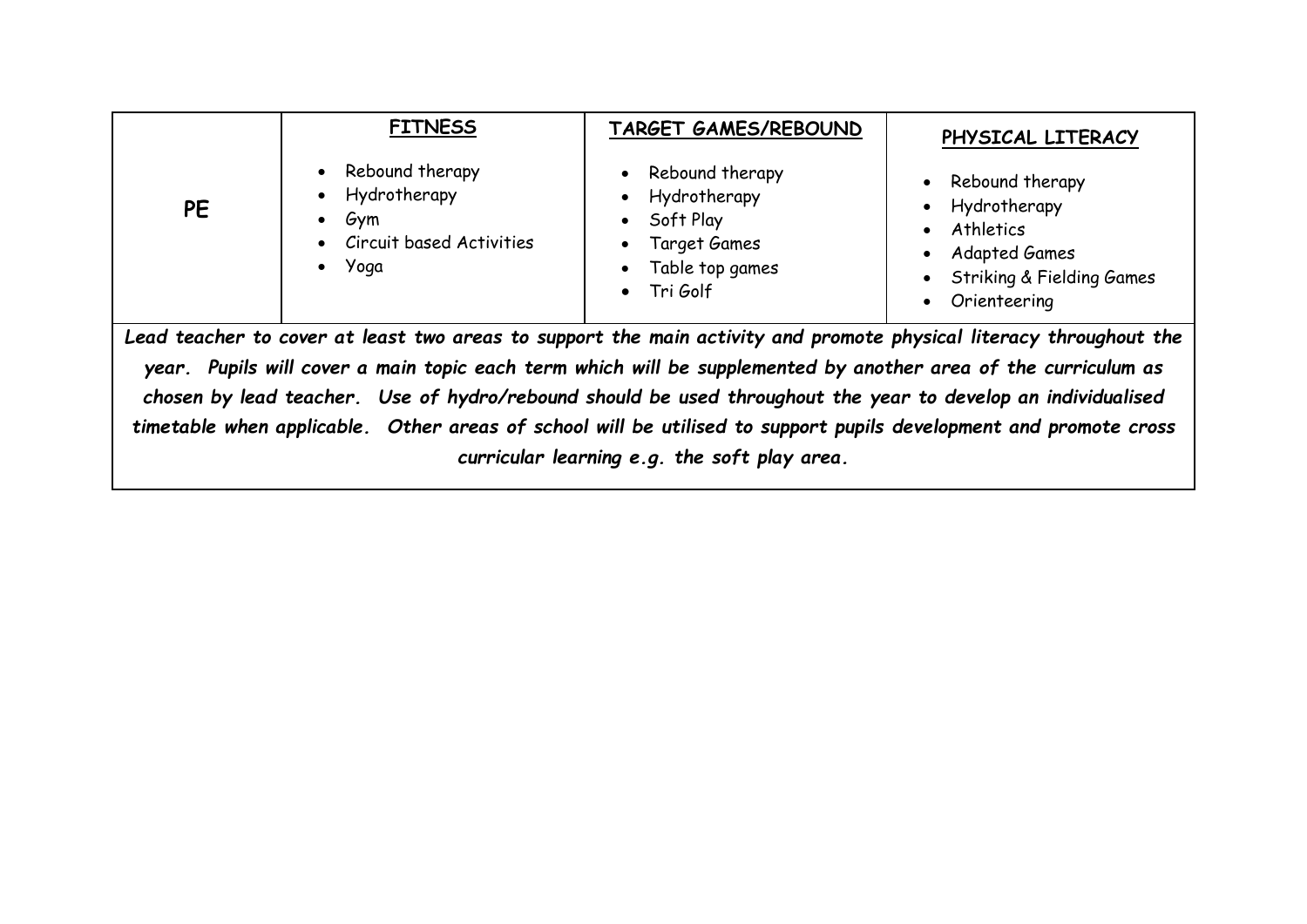## Year 4: 2021 – 2022/2025-2026

|         | Autumn term                                                                                                        |                                                     | Spring term                                                                                            |                                                                                                                         | Summer term                                                                                                  |                                                                                                    |
|---------|--------------------------------------------------------------------------------------------------------------------|-----------------------------------------------------|--------------------------------------------------------------------------------------------------------|-------------------------------------------------------------------------------------------------------------------------|--------------------------------------------------------------------------------------------------------------|----------------------------------------------------------------------------------------------------|
| Theme   | Journeys                                                                                                           |                                                     | Technology and<br><b>Inventions: Now</b><br>and Then                                                   |                                                                                                                         | Sport and Health                                                                                             |                                                                                                    |
| English |                                                                                                                    | Text:<br>The Arrival<br>The River                   | Text:<br>Einstein's Amazing Cat Trap<br>Non-fiction inventions book<br>Frankenstein<br>Simple Machines |                                                                                                                         | Text:<br><b>Healthy Habits</b><br>MotoCross Double Cross<br>Football phenomenon<br>Cycling Champion          |                                                                                                    |
| Maths   | Number<br>Counting,<br>sequencing,<br>place vale,<br>addition,<br>subtraction<br>Including algebra &<br>statistics | Measurement<br>Money<br><b>Including statistics</b> | Measurement<br>Time                                                                                    | Measurement &<br><b>Geometry</b><br>4 weeks: shape<br>2 weeks: size<br>Including algebra,<br>proportion &<br>statistics | Measurement<br>2 weeks: length<br>2 weeks: weight<br>2 weeks:<br>capacity<br>Including ratio &<br>statistics | Number<br>Multiplication,<br>division and<br>fractions<br>Including algebra,<br>ratio & proportion |